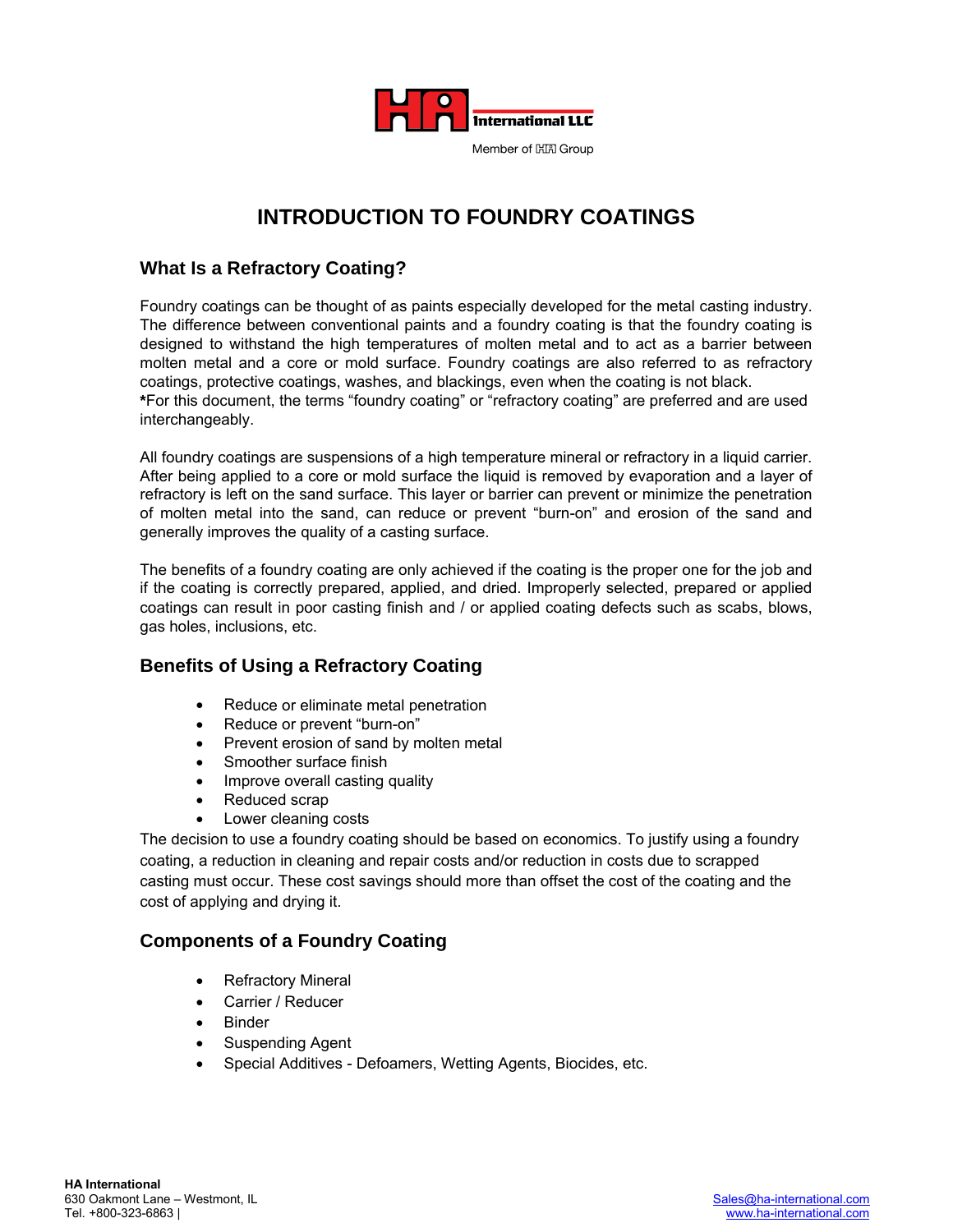#### **Refractory Mineral**

The refractory is the most important component of the coating. The coating, after being deposited on the sand and dried, is typically 90 -95% refractory and only 5 - 10% binder, suspending agent, etc. The refractory determines the resistance of the coating to molten metal, the effect of the coating on casting properties and to a great extent, the application properties of the coating. Refractories are often blended to improve cost performance and/or casting surface finish.

#### **Carrier / Reducer**

The carrier or reducer is the liquid phase of the coating as manufactured and is also the liquid used to dilute the coating. The terms 'carrier', 'reducer', 'solvent', and 'vehicle' mean the same and are often used interchangeably. The only function of the carrier is to carry or transfer the refractory particles to the core and mold surface. Upon evaporation of the carrier, a layer of refractory solids remains behind, which will act as a barrier between the sand and molten metal. Carriers or reducers are often blended to modify drying and 'light-off' characteristics, to improve the solubility of the coating binder, and to control how deeply the coating penetrates into the sand.

#### **Binder**

The function of the binder is to bond the refractory particles together and to the sand. A wide variety of binders are used including acrylics, starches, and wood derived resins. A careful balance between film hardness, adhesion to sand, flexibility and loss upon ignition must be made. The properly chosen binder results in good dry film hardness, allows the dry coating to withstand normal handling, has enough flexibility to accommodate sand expansion, and does not cause gas porosity in the casting. Binders for water -based coatings that are torch dried also require high resistance to blistering.

#### **Suspending Agent**

The primary function of suspending agents is to keep the refractory particles in suspension and to prevent hard settling during storage, shipment, and use of the coating at its working viscosity. Commonly used suspending agents are clays, polymers, and gums. Suspending agents, in addition to keeping the refractory particles in suspension, affect how easily the coating can be remixed and how the coating applies when dipped, brushed, swabbed or sprayed.

#### **Special Additives**

May include; defoamers, wetting agents, biocides, dispersants, and leveling agents. These additives are used to modify and improve application characteristics, shelf life, and contribute to overall casting performance.

### **Coating Selection**

#### **Refractory Considerations**

- Types of Metal Poured
- Pouring Temperatures (min. and max.)
- Cross Sectional Areas of Casting
- Resistance of Refractory to Metal Penetration
- "Peel" Characteristics
- Thermal Conductivity of Refractory
- Thermal Expansion and Contraction
- Application Characteristics
- Cost
- Toxicity of Refractory
- Uniformity of Refractory from Shipment to Shipment
- Permeability

#### **Factors to Consider in Choosing a Carrier**

• Compatibility of carrier with sand binder and / or refractory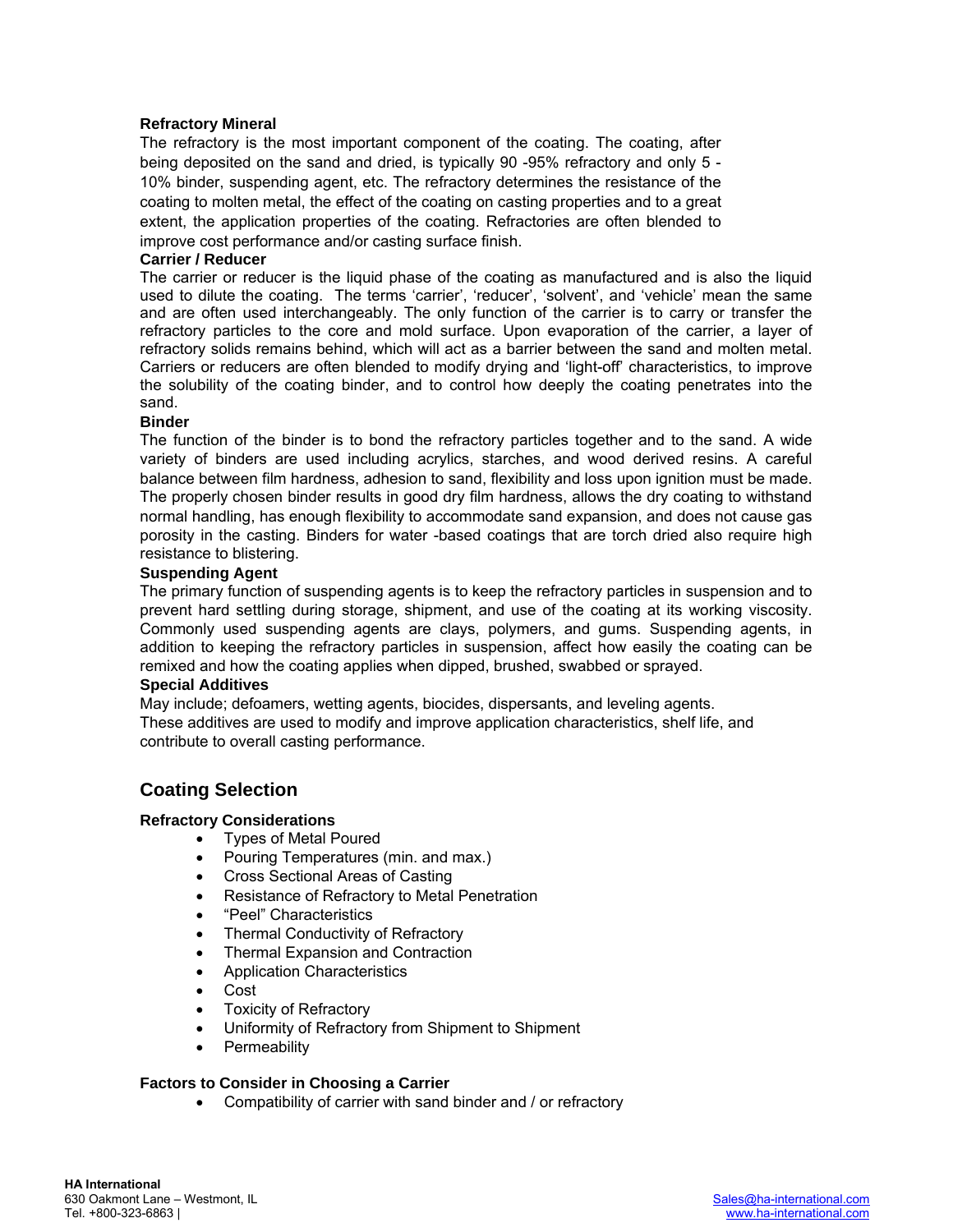- Method of drying and available equipment
- Required drying speed
- Flammability and "burning" characteristic
- Toxicity
- Odor
- Method of application (dip, spray, brush, swab, or flow-coat)
- Cost of carrier
- Cost of labor
- Available floor space & utilization of floor space

#### **Commonly Used Carriers**

- Water\*\*
- Isopropyl Alcohol\*\*
- **Methanol**
- Naphtha

\*\* recommended carriers

#### **Water-Based Coatings**

ADVANTAGES

- Lowest Cost to Purchase
- Non-Toxic
- Non-Flammable

#### DISADVANTAGES

- Heat required to dry coating
- Complete drying of deep pockets in a reasonable time can be difficult
- Greater tendency than "light-off" or air dry coating for tears or runs
- Higher labor costs
- Reduces tensile strength of urethane no-bakes, cold box, and silicate sands
- Increased potential for core breakage
- Possible degradation of cores during storage
- Loss of floor space because of ovens and extra conveyors
- High initial investment required for ovens
- Operating and maintenance costs required for oven
- Coating subject to freezing

#### **Isopropyl Alcohol**

Recommended if fast drying is required and if flammability is not a problem. All containers containing either isopropyl alcohol or an alcohol based coating must be kept covered when not in use, properly grounded, and kept away from heat, sparks, and an open flame.

Recommend the usage of only 99% isopropyl alcohol. The use of 91% alcohol can cause some coatings to thicken, to lose suspension, or not to "light-off" or burn completely dry. Reducer compatibility should be checked before using.

#### **Light-Off Coatings**

#### ADVANTAGES

- Fast drying
- Good wetting properties
- Good penetration into sand
- Retards moisture absorption by stored cores